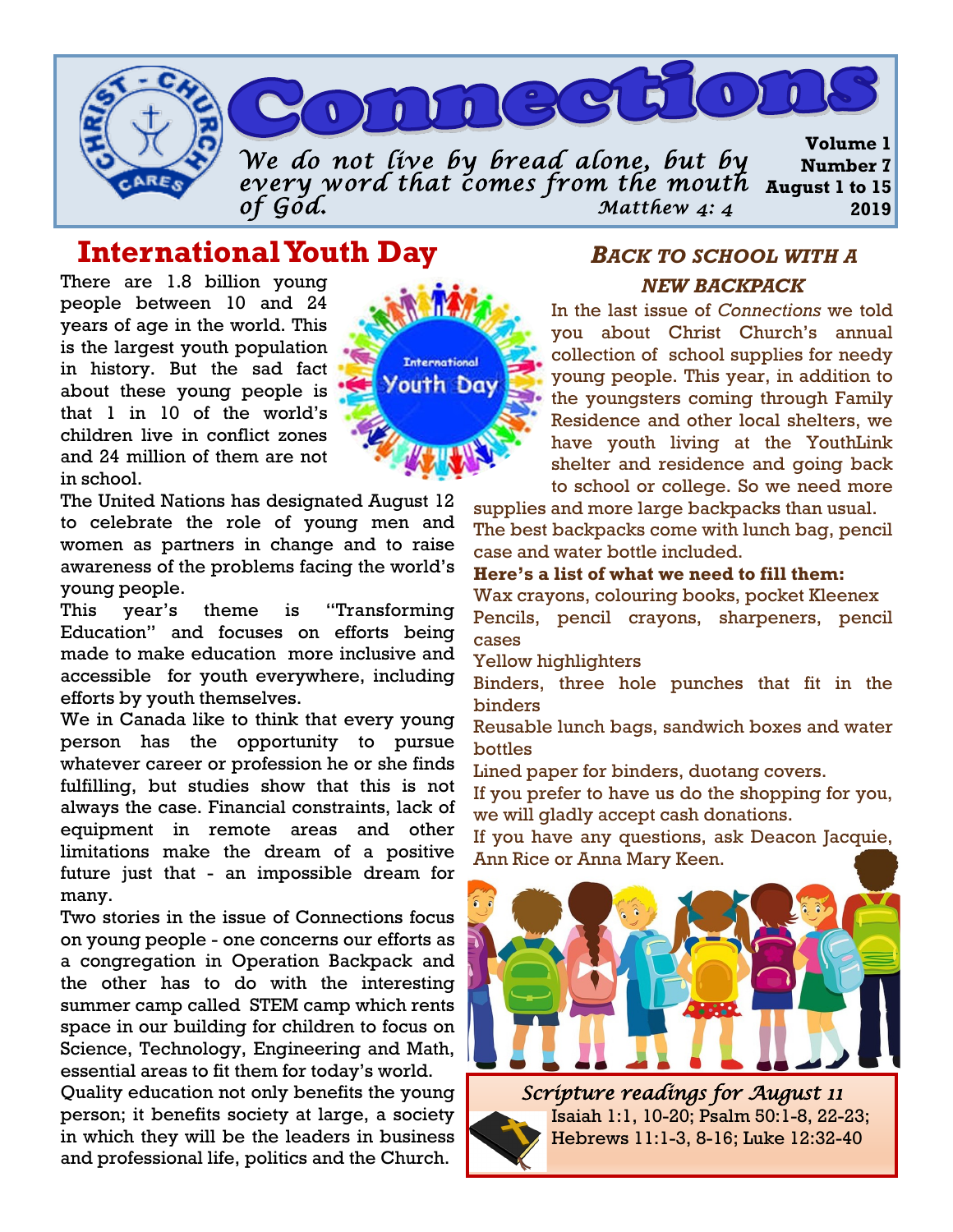# **STEM**

Christ Church is one of several locations in the Toronto area where boys **COMP** and girls from 5 to 13 enjoy a camp with a difference.

STEM Camp is a Canadian not for profit based out of Embro, Ontario, operating over 45 anglophone and bilingual summer camps across Ontario in 2019 and employing over 300 college and university students.

The STEM Camp mission is to inspire Canadian youth through participating in hands -on activities in the areas of Science, Technology, Engineering and Mathematics.

To quote from their brochure, this organization believes…

- in the power of curiosity and wonder
- that children need to explore the world around them
- that curious kids become confident, creative adults, who have developed excellent thinking skills to be used to help change the world

Counsellors come from three groups: teachers who want to do something in the summer, graduates of Teacher Colleges across Ontario and university and college students looking for summer employment (a few secondary school students are hired each year as well). Each counsellor has a background in at least one of the STEM areas and experience working with children.

#### **Softball in the Summer**

**The Christ Church/St. Bede's SAYM softball team will play the Wesley Chapel nine at Viola Desmond Park on August 13. This** 



**diamond is at 85 Hupfield Trail, between Sewell's and Neilson, north of McLevin. All games start at 7 pm.**

**Next up will be our team and The Community on August 20 at Corvette Park, between Midland and Kennedy, north of St. Clair.** 

**The final game of the regular season will see Christ Church/St. Bede pitted against St. Paul's Church, at the same park.**

**On Saturday, September 7, with the first pitch at 9 am, all the teams will participate in a grand tournament at Audley Park in Ajax. This park is at the corner of Taunton and Audley Road.**

# **A Father's Sacrifice**

Some of our neighbours will be celebrating Eid al-Adha on August 12, an Islamic festival to commemorate the willingness of Ibrahim (also known as Abraham) to follow  $Allah's$   $(God's)$ command to sacrifice



his adult son, Isaac. He obeyed and took Isaac to Mount Moriah. Just as he was about to sacrifice him, an angel stopped him and gave him a ram to sacrifice in his son's place.

Muslims around the world observe this event. At Eid al-Adha, many Muslims make a special effort to pray and listen to a sermon at a mosque. They also wear new clothes, visit family members and friends and may symbolically sacrifice an animal in an act known as *qurbani*. This represents the animal that Abraham sacrificed.

People also give money to enable poorer members of their local community and around the world to eat a meat-based meal.

In the period around Eid al-Adha, many Muslims travel to Mecca and the surrounding area in Saudi Arabia to perform the Hajj pilgrimage. Muslims may plan and save for many years to enable them to take part in this event, which is one of the five pillars of Islam.

## *It happened in August*

August 15, 1456 Henry Cremer finishes binding the first volume of the two-volume *Gutenberg Bible*. When completed, this bible becomes the first full length book to be printed in the West, and the first printed edition of the scriptures.

August 10, 1933 Wycliffe Bible Translators gets its start at a Day of Prayer for the Tribes of Latin America. It is now one of the largest interdenominational missionary agencies in the world.

August 1, 1953 C.S. Lewis writes; "How little people know who think holiness is dull. When one meets the real thing, it is irresistible".